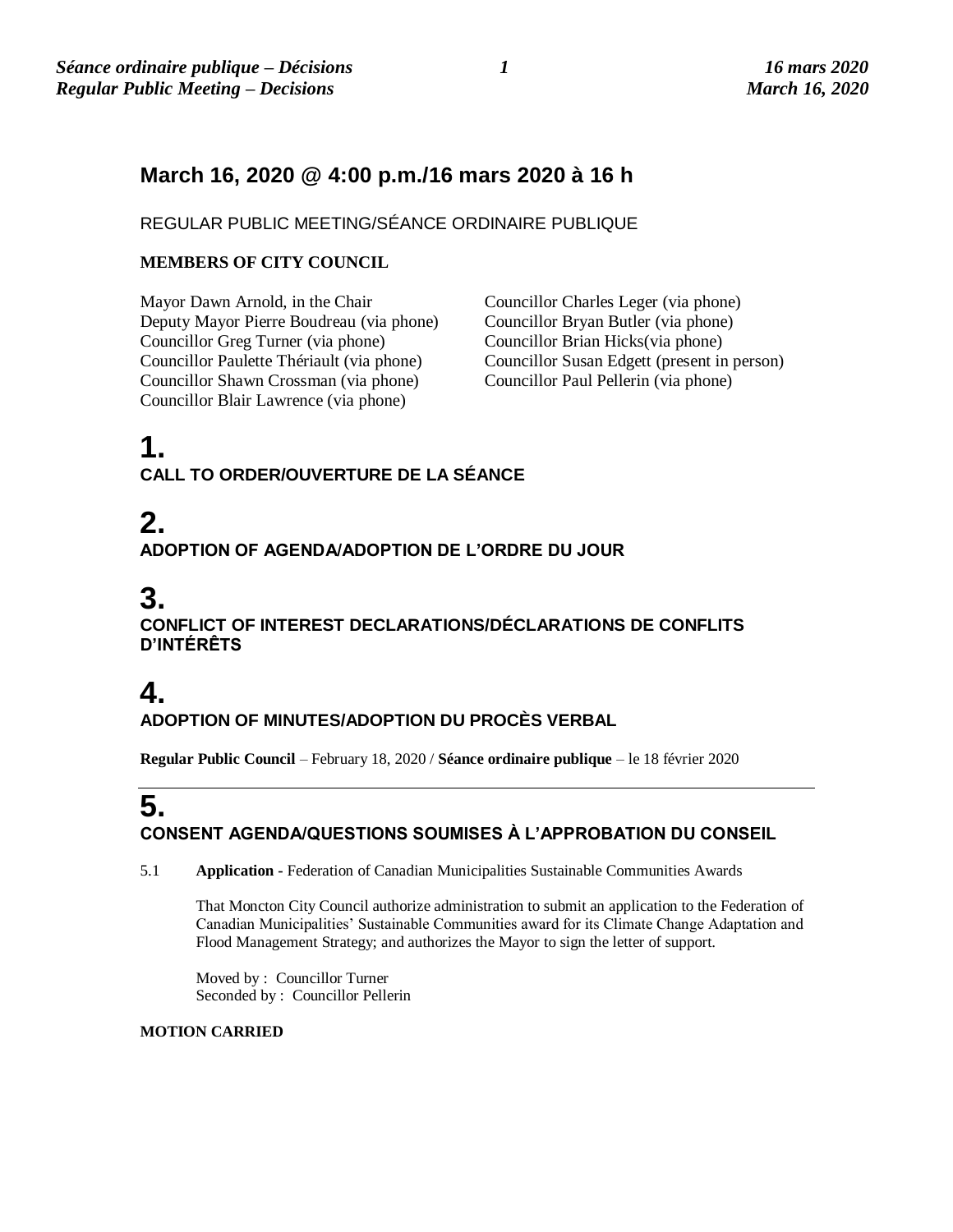**Demande** – Prix des collectivités durables de la Fédération des municipalités canadiennes

Que le Conseil municipal de Moncton autorise l'Administration à déposer une candidature pour le Prix des collectivités durables de la Fédération canadienne des municipalités pour sa Stratégie d'adaptation aux changements climatiques et de gestion des inondations et qu'il autorise la mairesse à signer la lettre de motivation.

Proposée par le conseiller Turner Appuyée par le conseiller Pellerin

#### **MOTION ADOPTÉE**

#### 5.2 **Name modification** – Park Signage

That Moncton City Council approve a name change for the shelter at Renton Park from Amphithéâtre René 'Pepsi' Landry Amphitheatre to Pavillon René 'Pepsi' Landry Pavilion

Moved by : Councillor Turner Seconded by : Councillor Pellerin

#### **MOTION CARRIED**

**Modification de nom** – Signalisation dans un parc

Que le Conseil municipal de Moncton approuve la nouvelle appellation de la scène du parc Renton, qui s'appelait « Amphithéâtre René "Pepsi" Landry » et qui s'appellera désormais « Pavillon René "Pepsi" Landry ».

Proposée par le conseiller Turner Appuyée par le conseiller Pellerin

#### **MOTION ADOPTÉE**

## **6.**

**PUBLIC AND ADMINISTRATION PRESENTATIONS/ EXPOSÉS DU PUBLIC ET DE L'ADMINISTRATIONS**

#### **6.1 ADMINISTRATION PRESENTATIONS/EXPOSÉS DE L'ADMINISTRATION**  15 minutes

6.1.1 **Update** – Covid-19 (Coronavirus) – Conrad Landry, Fire Chief

**Mise à jour** – Covid-19 (Coronavirus) – Conrad Landry, chef des pompiers

## **7. PLANNING MATTERS/ QUESTIONS D'URBANISME**

7.1 **Public Hearing** – 620 McLaughlin Drive

Audience publique – 620, prom. McLaughlin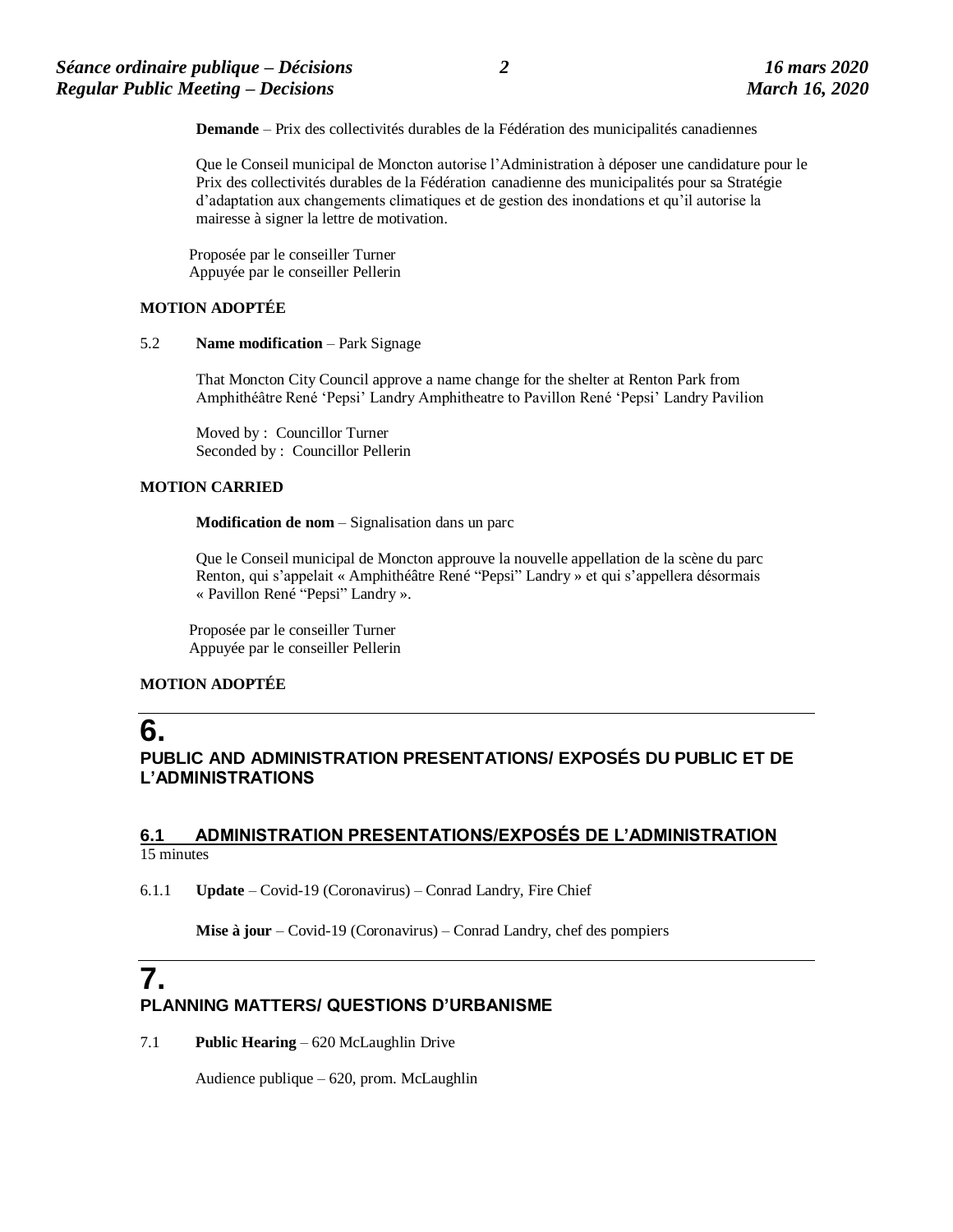7.2 Century II Holdings Ltd. Subdivision (Vision Drive)

Lotissement Century II Holdings (promenade Vision)

# **8.**

### **STATEMENTS BY MEMBERS OF COUNCIL/ EXPOSÉS DES MEMBRES DU CONSEIL**

# **9.**

**REPORTS AND RECOMMENDATIONS FROM COMMITTEES AND PRIVATE MEETINGS/ RAPPORTS ET RECOMMANDATIONS DES COMITÉS ET RÉUNIONS À HUIS CLOS**

## **10. REPORTS FROM ADMINISTRATION/ RAPPORTS DE L'ADMINISTRATION**

#### 10.1 **Request for Proposal RFP19-057** – Supply and Delivery of Four (4) Urban Transit Buses

That Moncton City Council award Request for Proposal #RFP19-057 for the Supply and Delivery of Four (4) Urban Transit Buses to Nova Bus, a division of Volvo Group Canada Inc., for the Total Purchase Price of \$2,149,843.40, plus H.S.T. @ 15%.

Moved by : Councillor Pellerin Seconded by : Councillor Butler

#### **MOTION CARRIED**

**Demande de propositions RFP19-057** – Fourniture et livraison de quatre (4) autobus de transport en commun

Que le Conseil municipal de Moncton attribue le contrat de la Demande de propositions n<sup>o</sup> RFP19-057, pour la fourniture et la livraison de quatre (4) autobus de transport en commun, à Nova Bus, division du Groupe Volvo Canada Inc., en contrepartie du prix d'achat total de 2 149 843,40 \$, majoré de la TVH de 15 %.

Proposée par le conseiller Pellerin Appuyée par le conseiller Butler

#### **MOTION ADOPTÉE**

#### 10.2 **Request for Proposal RFP19-127** – Payroll Processing Services

That Request for Proposal #RFP19-127 for the provision of Payroll Processing Services be awarded to ADP Canada Co., for the Estimated Total Negotiated Five (5) Year Cost of \$434,039.68, including H.S.T. @ 15%.

A Five Percent (5%) Contingency Allowance in the amount of \$21,701.98, including H.S.T. @ 15% is also being recommended to address any unknown / unforeseen technical issues which may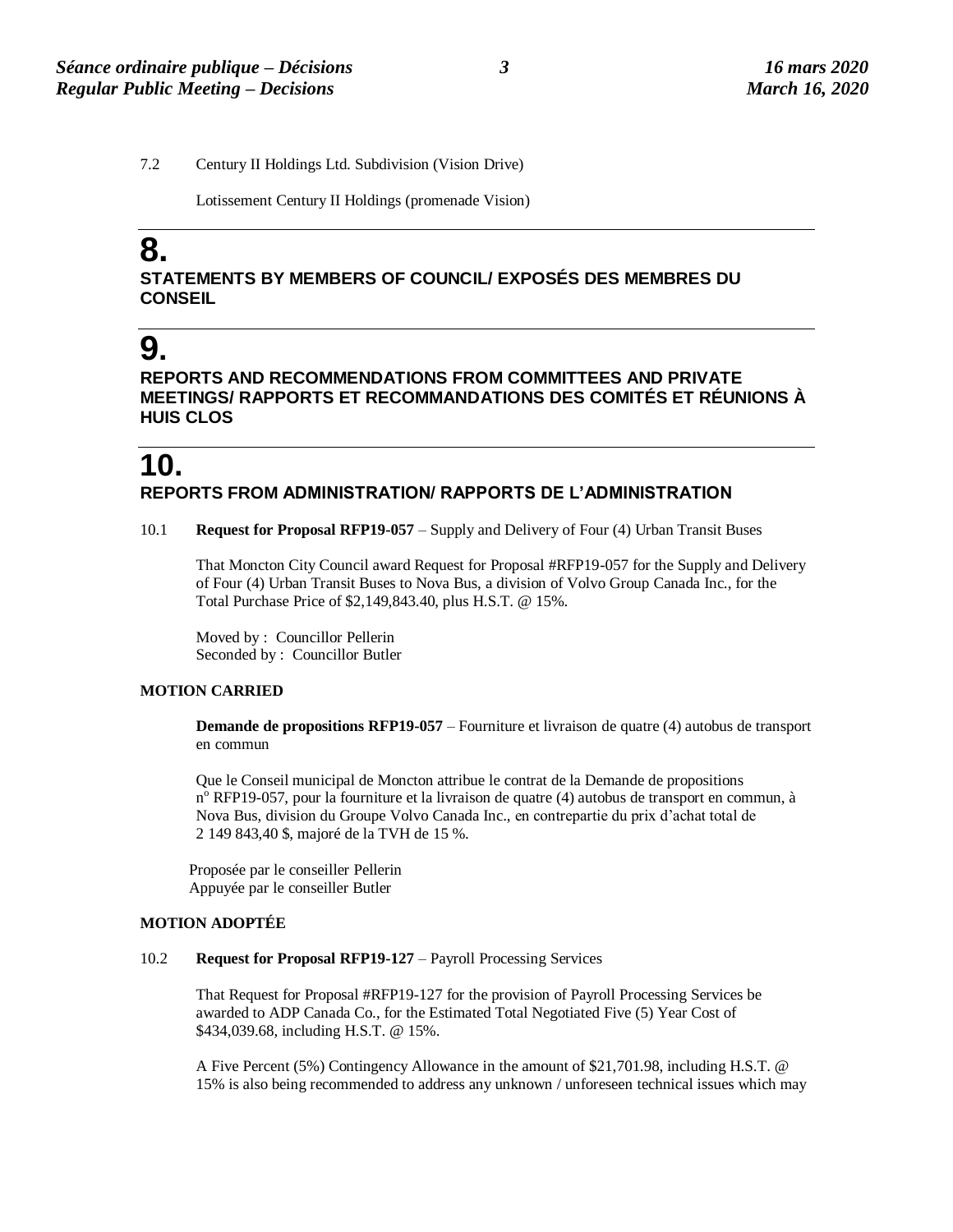arise during the course of the project that could require additional technical support / troubleshooting services by ADP specialists.

Moved by : Councillor Léger Seconded by : Councillor Butler

#### **MOTION CARRIED**

**Demande de propositions RFP19-127** – Services de traitement de la paie

Que le contrat de la Demande de propositions n° RFP19-127, pour les services de traitement de la paie, soit attribué à la Compagnie ADP Canada en contrepartie du prix total estimé et négocié pour cinq (5) ans de 434 039,68 \$, y compris la TVH de 15 %.

Il est également recommandé de constituer une provision pour éventualités de cinq pour cent (5 %), soit la somme de 21 701,98 \$, y compris la TVH de 15 %, afin de tenir compte de tous les problèmes techniques inconnus ou imprévus qui pourraient surgir dans le cadre du projet et qui pourraient obliger les spécialistes d'ADP à assurer des services de soutien technique et de dépannage supplémentaires.

Proposée par le conseiller Léger Appuyée par le conseiller Butler

#### **MOTION ADOPTÉE**

## **11. READING OF BY-LAWS/ LECTURE D'ARRÊTÉS MUNICIPAUX**

# **12. NOTICES MOTIONS AND RESOLUTIONS/ AVIS DE MOTIONS ET RÉSOLUTIONS**

11.1 Application for financing for New Brunswick Municipal Finance Corporation

Resolved that the Clerk and/or Treasurer and/or Mayor be authorized to issue and sell to the New Brunswick Municipal Finance Corporation a Municipality of *Moncton* debenture in the principal amount of **\$12,483,000** on such terms and conditions as are recommended by the New Brunswick Municipal Finance Corporation, and be it resolved that the Municipality of *Moncton* agree to issue post-dated cheques payable to the New Brunswick Municipal Finance Corporation as and when they are requested in payment of principal and interest charges on the above debenture.

I certify that the above is a true and exact copy of a resolution passed by the Council of the Municipality of the *Moncton* while in regular/special session held March 9<sup>th</sup>, 2020.

SEAL

Clerk

 $\frac{1}{2}$  ,  $\frac{1}{2}$  ,  $\frac{1}{2}$  ,  $\frac{1}{2}$  ,  $\frac{1}{2}$  ,  $\frac{1}{2}$  ,  $\frac{1}{2}$  ,  $\frac{1}{2}$  ,  $\frac{1}{2}$  ,  $\frac{1}{2}$  ,  $\frac{1}{2}$  ,  $\frac{1}{2}$  ,  $\frac{1}{2}$  ,  $\frac{1}{2}$  ,  $\frac{1}{2}$  ,  $\frac{1}{2}$  ,  $\frac{1}{2}$  ,  $\frac{1}{2}$  ,  $\frac{1$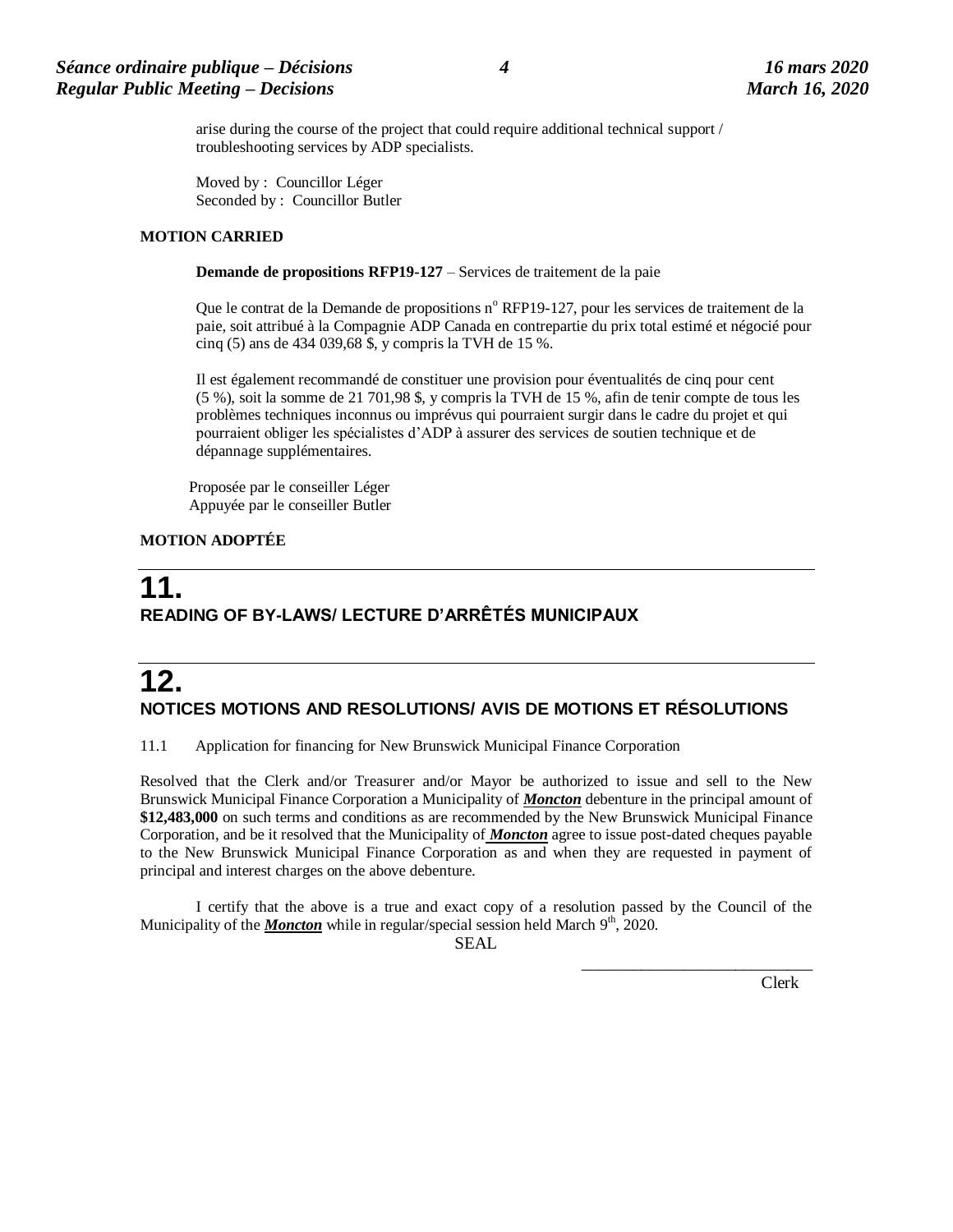#### *Séance ordinaire publique – Décisions 5 16 mars 2020 Regular Public Meeting – Decisions March 16, 2020*

| $OIC/O$ .<br>M.<br><u>No.</u> | Date of<br>OIC/O.M. | Date of Council's<br><b>Resolution</b><br>authorizing<br>Application to the<br><b>MCBB</b> | <b>Purpose by Function</b>                                                                             | <b>Amount</b><br>in Dollars        | <b>Term for</b><br>each<br>Amount |
|-------------------------------|---------------------|--------------------------------------------------------------------------------------------|--------------------------------------------------------------------------------------------------------|------------------------------------|-----------------------------------|
| 17-0008                       | Mar. 13/17          | Dec. 19/16                                                                                 | Water and Sewer<br>$(\$2,120,000$ application was 10 years, but<br>actual borrow request is 5 years)   | \$<br>500,000                      | 5 year                            |
| 18-0014                       | Mar. 12/18          | Dec. 18/17                                                                                 | Water and Sewer<br>(full application was originally 10 years,<br>but actual borrow request is 5 years) | $\mathbb{S}$<br>529,000            | 5 year                            |
| 19-0013                       | Mar. 11/19          | Dec. 03/18                                                                                 | Water and Sewer<br>(full application was originally 10 years,<br>but actual borrow request is 5 years) | 4,787,000<br>\$                    | 5 year                            |
| 15-0020                       | Apr. 13/15          | Dec. 15/14                                                                                 | <b>Transportation Services</b>                                                                         | \$<br>50,000                       | 5 year                            |
| 17-0008                       | Mar. 13/17          | Dec. 19/16                                                                                 | <b>Transportation Services</b>                                                                         | \$<br>41,000                       | $\overline{5}$ year               |
| 17-0008                       | Mar. 13/17          | Dec. 19/16                                                                                 | <b>Transportation Services</b>                                                                         | \$<br>300,000                      | 10 year                           |
| 18-0014                       | Mar. 12/18          | Dec. 18/17                                                                                 | <b>General Government</b>                                                                              | \$<br>133,000                      | 5 year                            |
| 18-0014                       | Mar. 12/18          | Dec. 18/17                                                                                 | <b>Transportation Services</b>                                                                         | \$<br>194,000                      | 5 year                            |
| 18-0014                       | Mar. 12/18          | Dec. 18/17                                                                                 | Recreation & Cultural Services                                                                         | \$<br>528,000                      | 5 year                            |
| 18-0014                       | Mar. 12/18          | Dec. 18/17                                                                                 | <b>Environmental Development Services</b>                                                              | $\mathbb{S}$<br>55,000             | 5 year                            |
| 18-0014                       | Mar. 12/18          | Dec. 18/17                                                                                 | <b>Protective Services</b>                                                                             | \$<br>25,000                       | 5 year                            |
| 19-0013                       | Mar. 11/19          | Dec. 03/18                                                                                 | <b>General Government</b>                                                                              | $\overline{\mathbb{S}}$<br>153,000 | 5 year                            |
| 19-0013                       | Mar. 11/19          | Dec. 03/18                                                                                 | <b>Protective Services</b>                                                                             | $\overline{\mathbb{S}}$<br>230,000 | 5 year                            |
| 19-0013                       | Mar. 11/19          | Dec. 03/18                                                                                 | Recreation & Cultural Services                                                                         | $\sqrt{\ }$<br>332,000             | 5 year                            |
| 19-0013                       | Mar. 11/19          | Dec. 03/18                                                                                 | Recreation & Cultural Services                                                                         | \$<br>826,000                      | 10 year                           |
| 19-0013                       | Mar. 11/19          | Dec. 03/18                                                                                 | <b>Transportation Services</b>                                                                         | \$<br>1,000                        | 5 year                            |
| 19-0013                       | Mar. 11/19          | Dec. 03/18                                                                                 | <b>Transportation Services</b>                                                                         | \$<br>764,000                      | 10 year                           |
| 19-0031                       | May. 03/19          | Dec. 03/18                                                                                 | Recreation & Cultural Services                                                                         | \$<br>2,448,000                    | 10 year                           |
| 19-0065                       | Aug. 19/19          | Dec. 03/18                                                                                 | <b>Transportation Services</b>                                                                         | \$<br>587,000                      | 10 year                           |

| <b>Bank Name:</b>             | <b>Canadian Imperial Bank Commerce</b> |  |
|-------------------------------|----------------------------------------|--|
| <b>Institution Number:</b>    | 0010                                   |  |
| <b>Branch Transit Number:</b> | 00024                                  |  |
| <b>Account Number:</b>        | 24-03013                               |  |
|                               |                                        |  |

By submitting this application, the Municipality acknowledges that the New Brunswick Municipal Finance Corporation will not be notifying them of acceptance of this application for financing and waives such notice of acceptance.

Moved by : Councillor Léger Seconded by : Councillor Edgett

#### **MOTION CARRIED**

Demande de financement de la Corporation de financement des municipalités du Nouveau-Brunswick

Il est résolu que la greffière, le trésorier ou la mairesse, ou les trois à la fois, soient autorisés à émettre et à vendre, à la Corporation de financement des municipalités du Nouveau-Brunswick, une débenture de la municipalité de *Moncton* pour le montant en capital de **12 483 000 \$**, selon les clauses et les conditions recommandées par la Corporation de financement des municipalités du Nouveau-Brunswick, et il est résolu que la municipalité de *Moncton* s'engage à établir des chèques postdatés à l'ordre de la Corporation de financement des municipalités du Nouveau-Brunswick, selon les modalités et dans les cas demandés pour acquitter le capital et les intérêts de la débenture ci-dessus.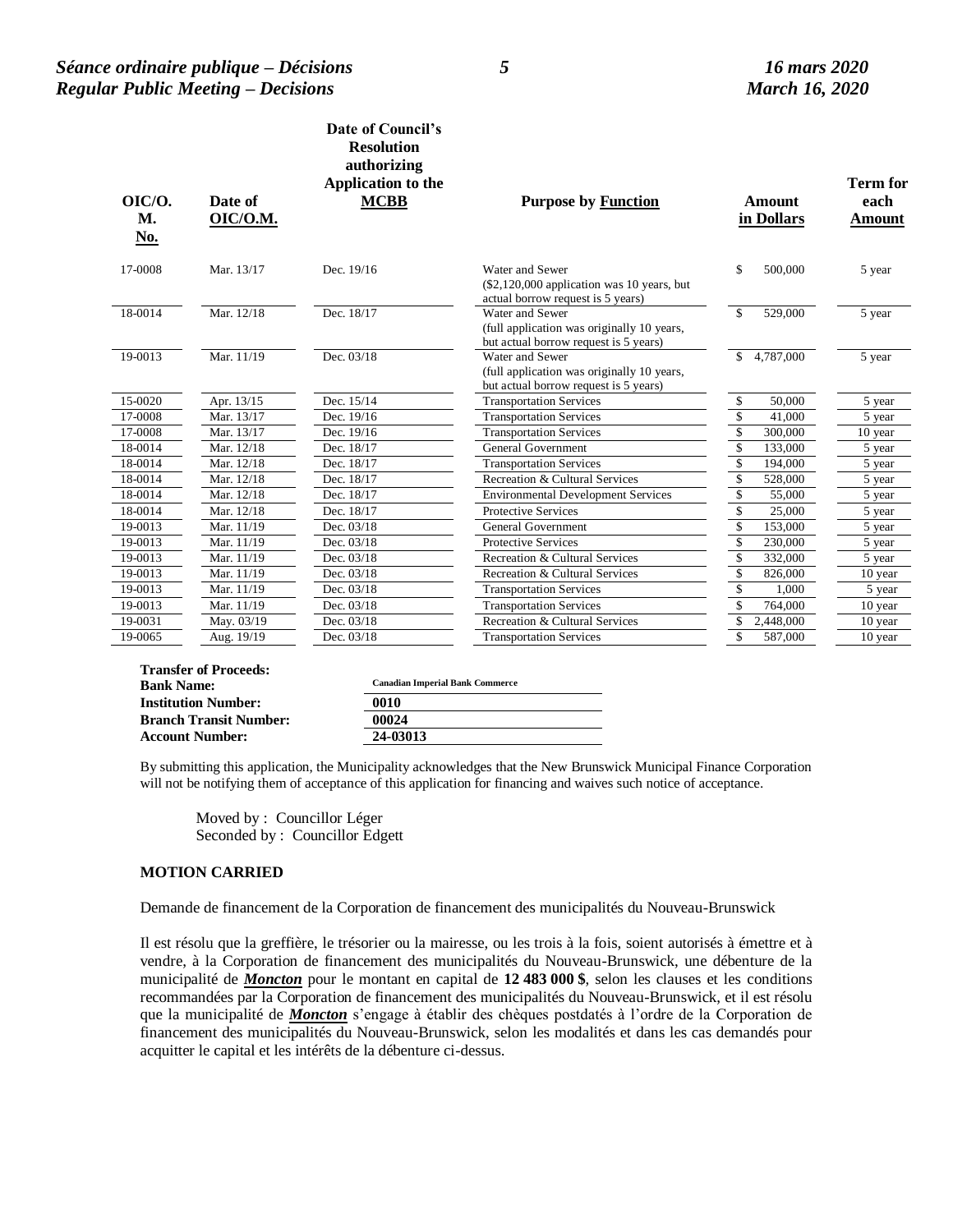### *Séance ordinaire publique – Décisions 6 16 mars 2020 Regular Public Meeting – Decisions March 16, 2020*

 $\frac{1}{2}$  ,  $\frac{1}{2}$  ,  $\frac{1}{2}$  ,  $\frac{1}{2}$  ,  $\frac{1}{2}$  ,  $\frac{1}{2}$  ,  $\frac{1}{2}$  ,  $\frac{1}{2}$  ,  $\frac{1}{2}$  ,  $\frac{1}{2}$  ,  $\frac{1}{2}$  ,  $\frac{1}{2}$  ,  $\frac{1}{2}$  ,  $\frac{1}{2}$  ,  $\frac{1}{2}$  ,  $\frac{1}{2}$  ,  $\frac{1}{2}$  ,  $\frac{1}{2}$  ,  $\frac{1$ 

Je certifie que le texte ci-dessus est une copie fidèle et exacte de la résolution adoptée par le Conseil de la municipalité de *Moncton* à l'occasion d'une séance ordinaire ou extraordinaire tenue le 9 mars 2020.

#### **SCEAU**

|                            |                     |                                                                                              |                                                                                                                                  | Greffière                    |                               |
|----------------------------|---------------------|----------------------------------------------------------------------------------------------|----------------------------------------------------------------------------------------------------------------------------------|------------------------------|-------------------------------|
|                            |                     |                                                                                              |                                                                                                                                  | municipale                   |                               |
| DC/OM<br>${\bf N}^{\bf o}$ | Date de du<br>DC/OM | Date de la<br>résolution du<br><b>Conseil autorisant</b><br>la demande<br>adressée à la CECM | <b>Objectif par fonction</b>                                                                                                     | <b>Montant</b> en<br>dollars | Durée de<br>chaque<br>montant |
| 17-0008                    | $13/17$ mars        | 19/16 déc.                                                                                   | Services d'eau et d'égouts<br>(demande de 2 120 000 \$ pour 10 ans;<br>demande d'emprunt effective de 5 ans)                     | 500 000 \$                   | 5 ans                         |
| 18-0014                    | $12/18$ mars        | 19/16 déc.                                                                                   | Services d'eau et d'égouts<br>(demande intégrale prévue à l'origine pour<br>10 ans; demande d'emprunt effective pour<br>$5$ ans) | 529 000 \$                   | 5 ans                         |
| 19-0013                    | $11/19$ mars        | 03/18 déc.                                                                                   | Services d'eau et d'égouts<br>(demande intégrale prévue à l'origine pour<br>10 ans; demande d'emprunt effective pour<br>$5$ ans) | 4787000\$                    | 5 ans                         |
| 15-0020                    | 13/15 avr.          | 15/14 déc.                                                                                   | Services de transport                                                                                                            | 50 000 \$                    | 5 ans                         |
| 17-0008                    | $13/17$ mars        | 19/16 déc.                                                                                   | Services de transport                                                                                                            | 41 000 \$                    | 5 ans                         |
| 17-0008                    | $13/17$ mars        | 19/16 déc.                                                                                   | Services de transport                                                                                                            | 300 000 \$                   | $10$ ans                      |
| 18-0014                    | $12/18$ mars        | 18/17 déc.                                                                                   | Services gouvernementaux généraux                                                                                                | 133 000 \$                   | 5 ans                         |
| 18-0014                    | $12/18$ mars        | 18/17 déc.                                                                                   | Services de transport                                                                                                            | 194 000 \$                   | 5 ans                         |
| 18-0014                    | $12/18$ mars        | 18/17 déc.                                                                                   | Services récréatifs et culturels                                                                                                 | 528 000 \$                   | 5 ans                         |
| 18-0014                    | $12/18$ mars        | 18/17 déc.                                                                                   | Services d'aménagement environnemental                                                                                           | 55 000 \$                    | 5 ans                         |
| 18-0014                    | $12/18$ mars        | 18/17 déc.                                                                                   | Services de protection                                                                                                           | 25 000 \$                    | 5 ans                         |
| 19-0013                    | $11/19$ mars        | 03/18 déc.                                                                                   | Services gouvernementaux généraux                                                                                                | 153 000 \$                   | 5 ans                         |
| 19-0013                    | $11/19$ mars        | 03/18 déc.                                                                                   | Services de protection                                                                                                           | 230 000 \$                   | 5 ans                         |
| 19-0013                    | $11/19$ mars        | 03/18 déc.                                                                                   | Services récréatifs et culturels                                                                                                 | 332 000 \$                   | 5 ans                         |
| 19-0013                    | $11/19$ mars        | 03/18 déc.                                                                                   | Services récréatifs et culturels                                                                                                 | 826 000 \$                   | $10$ ans                      |
| 19-0013                    | $11/19$ mars        | 03/18 déc.                                                                                   | Services de transport                                                                                                            | 1 000 \$                     | 5 ans                         |
| 19-0013                    | $11/19$ mars        | 03/18 déc.                                                                                   | Services de transport                                                                                                            | 764 000 \$                   | 10 ans                        |
| 19-0031                    | 03/19 mai           | 03/18 déc.                                                                                   | Services récréatifs et culturels                                                                                                 | 2 448 000 \$                 | 10 ans                        |
| 19-0065                    | 19/19 août          | 03/18 déc.                                                                                   | Services de transport                                                                                                            | 587 000 \$                   | $10$ ans                      |
|                            |                     |                                                                                              |                                                                                                                                  |                              |                               |

| Transfert du produit :               |                                         |  |  |  |
|--------------------------------------|-----------------------------------------|--|--|--|
| Nom de la Banque :                   | Banque Canadienne Impériale de Commerce |  |  |  |
| Numéro de l'institution :            | 0010                                    |  |  |  |
| Numéro de transit de la succursale : | 00024                                   |  |  |  |
| Numéro du compte :                   | 24-03013                                |  |  |  |

En déposant cette demande, la municipalité reconnaît que la Corporation de financement des municipalités du Nouveau-Brunswick ne lui adressera pas d'avis pour lui faire savoir qu'elle accepte cette demande de financement et renonce par la présente à cet avis d'acceptation.

Proposée par le conseiller Léger Appuyée par la conseillère Edgett

#### **MOTION ADOPTÉE**